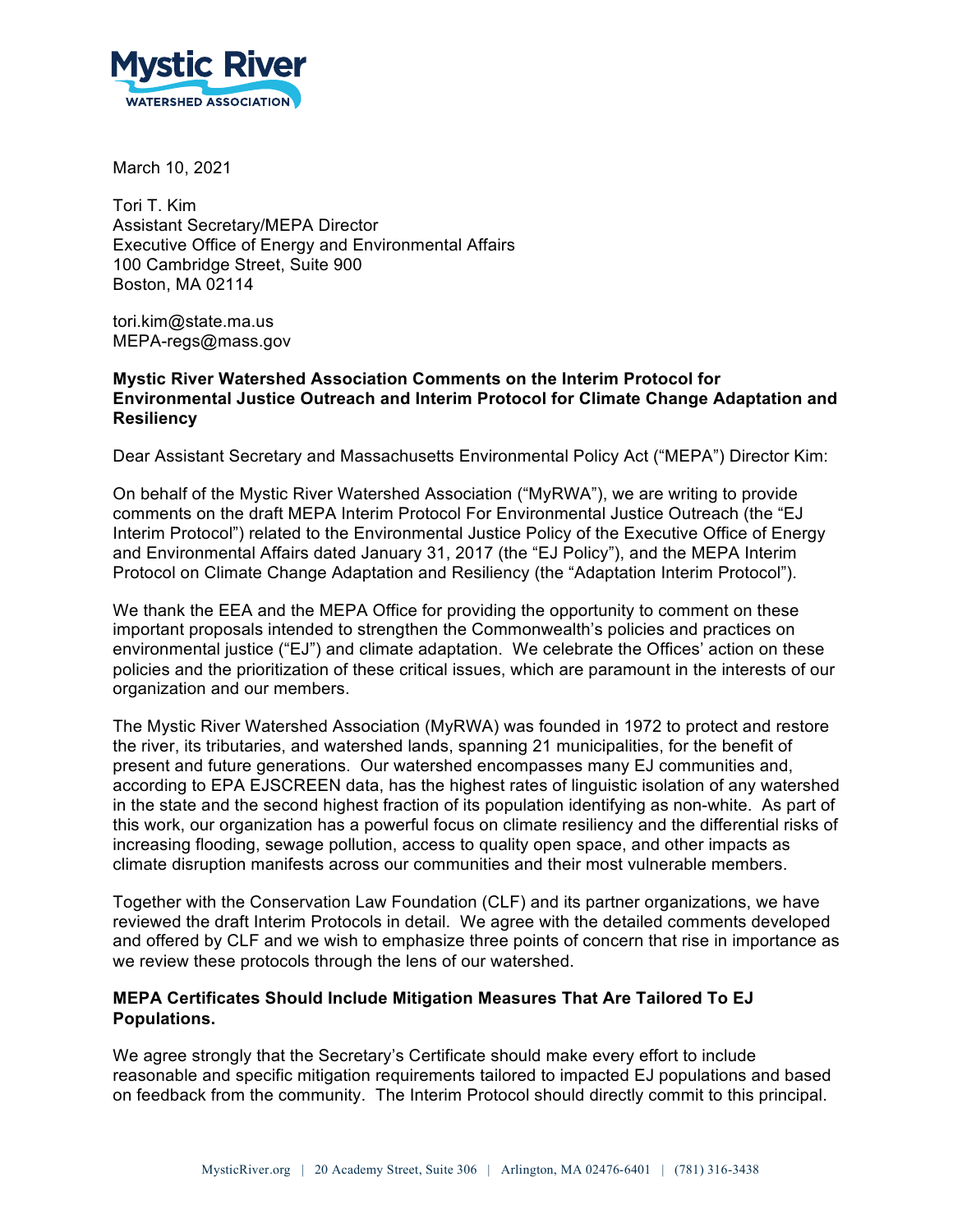The MEPA process should recognize that factors requiring review such as stormwater discharge, additional wastewater flows, enhanced flood risk, heat stress, and more may differentially impact EJ communities within the population affected by the development. This differential impact may result from a higher pre-existing burden of these factors on those neighborhoods, the more limited resources of these community members to respond to risks such as flooding, and/or from the physical layout and geographic features associated with the proposed development.

The Office's review of mitigation measures should take into account these differential impacts and seek to target mitigation measures to the communities who, historically and presently, are most vulnerable to these risks.

## **During MEPA Review, EEA and the Proponent Should Engage With Potentially Impacted Communities, Including During the MEPA Site Visit.**

We agree strongly that EJ-oriented community outreach should not be limited to the pre-filing phase and should extend throughout the MEPA process, including the critical site visit event. The same motivations and considerations that compelled the Office to develop the recommendations of the Interim Protocol for community engagement in the pre-filing phase will apply in these later phases as well.

Moreover, the difficulty in reaching and engaging diverse and vulnerable populations suggests a need for extended engagement rather than limited outreach concentrated in the pre-filing period. We also urge that the MEPA Office extend the comment periods beyond the standard timeframe (20 or 30 days) when a project impacts EJ populations.

We believe that part of the solution to environmental injustice is to inform stakeholders of the inequitable history of land use and how spaces are being, or could be, transformed to serve them better. Proponents, under the guidance of the MEPA Office, should provide the community with an informative and accessible narrative of the history of the site that argues affirmatively for the community benefit associated with their development. Proponents should welcome the opportunity to provide their perspective on the community benefit of their proposals throughout the permitting process, explained through rigorous and accurate historical information and engineering projections. And the public deserves this context to formulate their feedback and recommendations on such proposals.

## *Do Not Provide Exemptions for Remediation Projects*

The EJ Interim Protocol requires that, if any portion of the project site is located within an EJ population as defined in the 2017 EJ Policy, the Proponent must consult with the MEPA Office to determine an appropriate EJ outreach strategy, yet it exempts remediation projects from this policy. We feel strongly that it is inappropriate to exempt remediation projects that require MEPA review from this EJ policy.

Remediation projects play a special role in advancing EJ. They often are, or could be, targeted to mitigate past and longstanding environmental harm experienced by EJ communities. These projects often enjoy wide community support because of their potential to enhance the safety and wellbeing of the surrounding neighborhoods. There is little drawback to extending the requirement of MEPA Office consultation and outreach strategy to such projects.

Moreover, there may be substantial community benefits in doing so. This outreach can inform community members of the safety risks associated with the site in its present state, and of the benefits of the remediation work. Community members may have valuable feedback that can steer the project towards a more positive EJ impact. This notification will also engage the